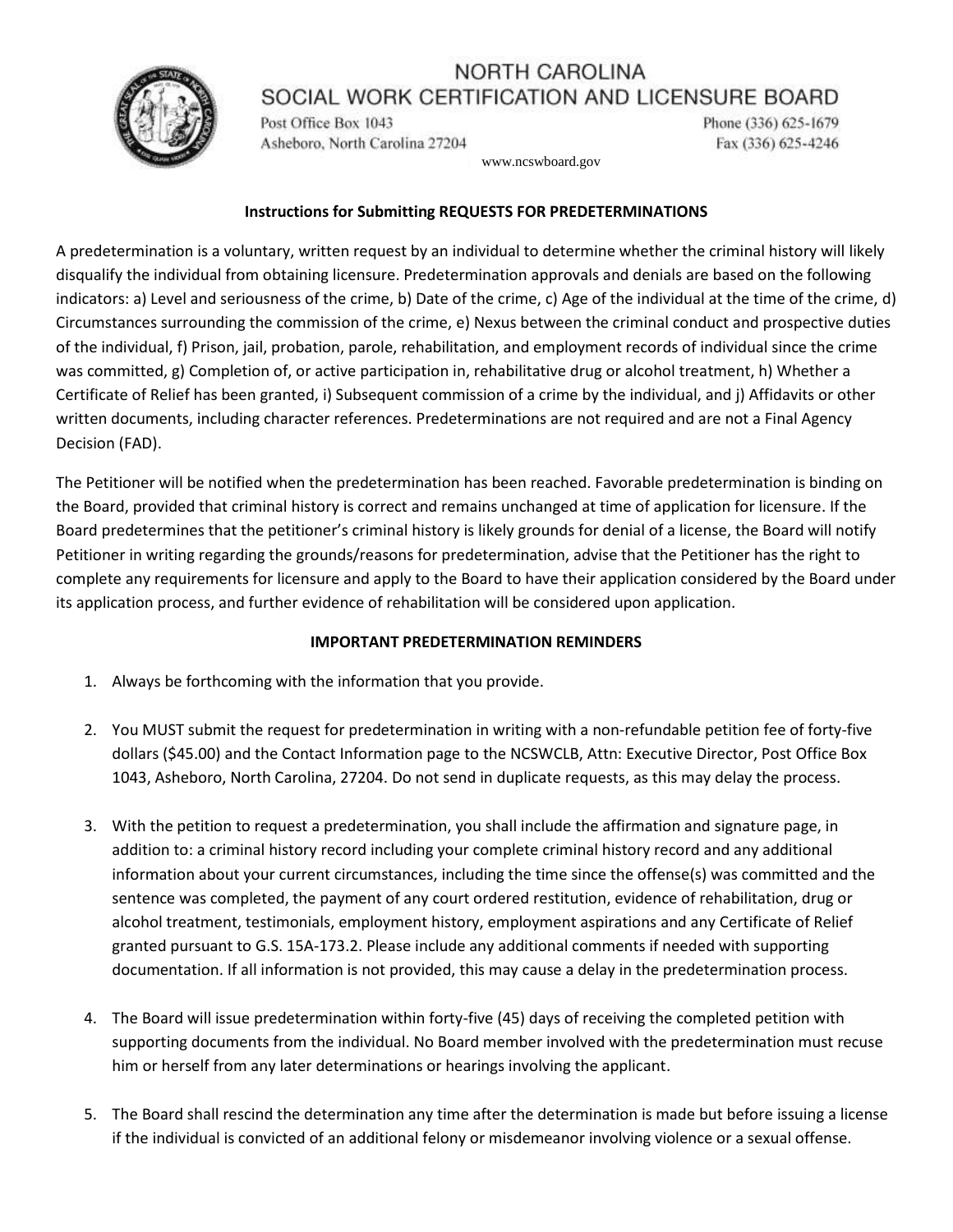# **Contact Information**

## **Please complete this section in its entirety**

# **(Type or Print clearly)**

| А.        |                                                   |                 |       |               |  |
|-----------|---------------------------------------------------|-----------------|-------|---------------|--|
|           | First                                             | Middle (Maiden) |       | Last          |  |
| <b>B.</b> |                                                   |                 |       |               |  |
|           | Mailing Address: Street P.O./Apt. City St. Zip    |                 |       |               |  |
| C.        | <u> 1989 - Johann Barbara, martxa alemaniar a</u> |                 |       |               |  |
|           | <b>Social Security Number</b>                     |                 |       | Date of Birth |  |
| D.        |                                                   |                 |       |               |  |
|           | Home Phone                                        |                 | Email |               |  |
| Ε.        |                                                   |                 |       |               |  |
|           | Print Name as it appears on legal identification  |                 |       |               |  |